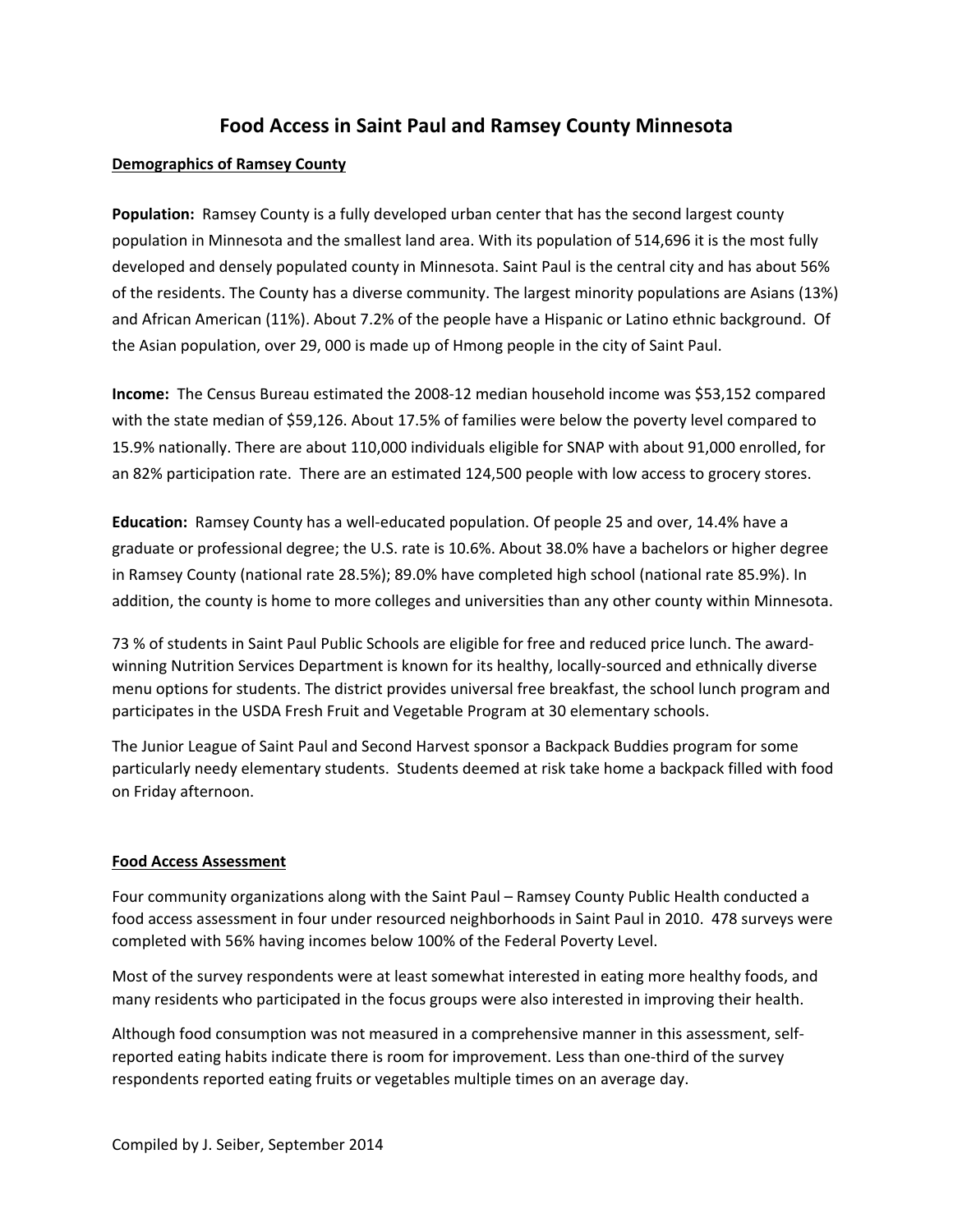The cost of fresh fruits and vegetables, location of markets and other stores, quality of perishable food items, and time needed to cook and prepare food, were identified as common barriers to healthy eating. The lack of culturally-specific markets and limited availability of culturally-specific foods in larger grocery stores were also identified as barriers to healthy eating among specific cultural groups as well as among residents who enjoy cooking a variety of foods.

Food stability was an issue for many survey respondents. Over half of the survey respondents reported running out of money before being able to buy enough food at least once during the past three months. Although a number of residents who responded to the survey and participated in the focus groups used local food shelves, others relied on informal help from friends and family.

Most survey respondents and focus group participants purchased food from larger grocery stores.

See the complete report at this web site:

https://www.co.ramsey.mn.us/NR/rdonlyres/7E12AEA2-2D5F-4E3E-A5B4- D557DDCBF194/25189/food\_access\_report.pdf

#### **Saint Paul – Ramsey County Food and Nutrition Commission**

The Saint Paul - Ramsey County Food and Nutrition Commission is a forum for public and private stakeholders to assess how local food systems are operating and suggest policies, share information and plan for increased access to safe, affordable and nutritious foods. Some of the issues considered are hunger, nutrition, foods available for in-home and away-from-home consumption, food-related illnesses, culturally specific food availability, economic development in the food arena, community and backyard gardening, locally grown food, farmers markets, transportation for distributing and obtaining food, and environmental concerns related to food systems.

The Food and Nutrition Commission worked with City Planning and Economic Development and City Council to change ordinances related to growing food for personal use and to sell as well as sale of food grown locally. https://www.co.ramsey.mn.us/ph/pc/food and nutrition commission.htm

City of Saint Paul Healthy and Local Food web site http://www.stpaul.gov/index.aspx?nid=4811

In collaboration with other interested organizations, the Food and Nutrition Commission submitted comments to the Metropolitan Council, the regional policy-making body, planning agency, and provider of essential services for the Twin Cities metropolitan region. The draft Thrive MSP 2040 plan had only one passing reference to food. After the comments were considered, there is language about local food production, preserving large swaths of agricultural land, and encouraging policies and investments that improve access to safe and healthy food

#### http://www.metrocouncil.org/Planning/Projects/Thrive-2040.aspx

#### **Hunger Advocacy**

Hunger Solutions is a very strong and respected Minnesota advocacy group for reducing and preventing hunger. http://www.hungersolutions.org/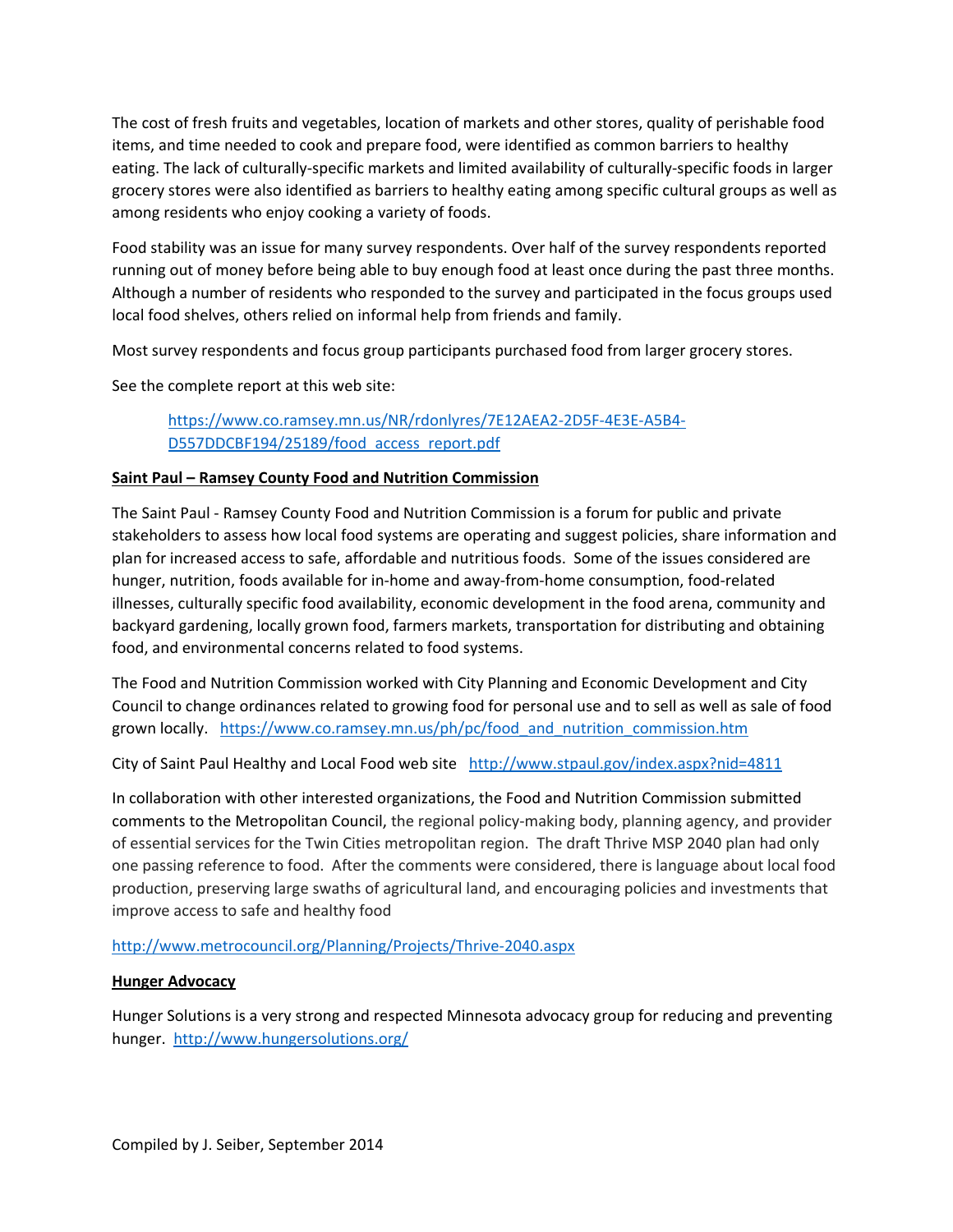#### **Metro Food Access Network (MFAN)**

MFAN is a network sponsored by SHIP grant funding from Ramsey, Dakota, and Hennepin County Public Health Departments and staffed by the University of Minnesota Extension Service to bring together organizations working in food access areas to address common goals. Some of the organizations attending are food shelves, local extension staff, hunger organizations, Farmers Legal Action Group, University of Minnesota faculty in related fields, Minnesota Depts. of Agriculture and Health, etc. Currently the group has task forces working on hunger, retail food access and land access for growing food near the metro area.

### **Special projects and neighborhood organizations working on food issues**

Create the Community Meal—Public Art St. Paul: www.publicartstpaul.com/create/

Urban Oasis, the winner of the Million Dollar Idea award from the Saint Paul Foundation, is working to build a vibrant food hub center in the east side of Saint Paul http://www.urbanoasismn.org/

Twin Cities Mobile Market is serving low income neighborhoods with limited access to grocery stores with a food market on wheels, featuring healthy meal components for sale at reasonable prices. http://www.wilder.org/ProgramsServices/tcmm/Pages/default.aspx

The Nest (Hamline-Midway area) received a grant from the HealthyFood, HealthyLives Institute at the University of Minnesota to work on entrepreneurial food projects.

WestCO—West Side Community Organization has a grant from Blue Cross/Blue Shield to work on food justice issues

### **Food Shelves & Meal Programs**

Hunger-Free Minnesota is a partnership between Minnesota businesses and non-profit organizations with key initiatives aiming to fill 60 million total meals from Minnesota's 100 million meal gap. The statewide meal gap was established based on research that showed 600,000 food-insecure Minnesotans miss an average of a meal every other day, a total of more than 100 million meals each year. www.hungerfreemn.org

Emergency Food Shelf Network is working to make more healthy foods available to food shelves and analyzing the quality of the foods it distributes

http://www.emergencyfoodshelf.org/

Second Harvest is a main supplier of the Neighborhood Food Shelf Network with multiple locations serving the whole county.

Mom's Food Shelf Sisters of Camelot Giving Gardens

Compiled by J. Seiber, September 2014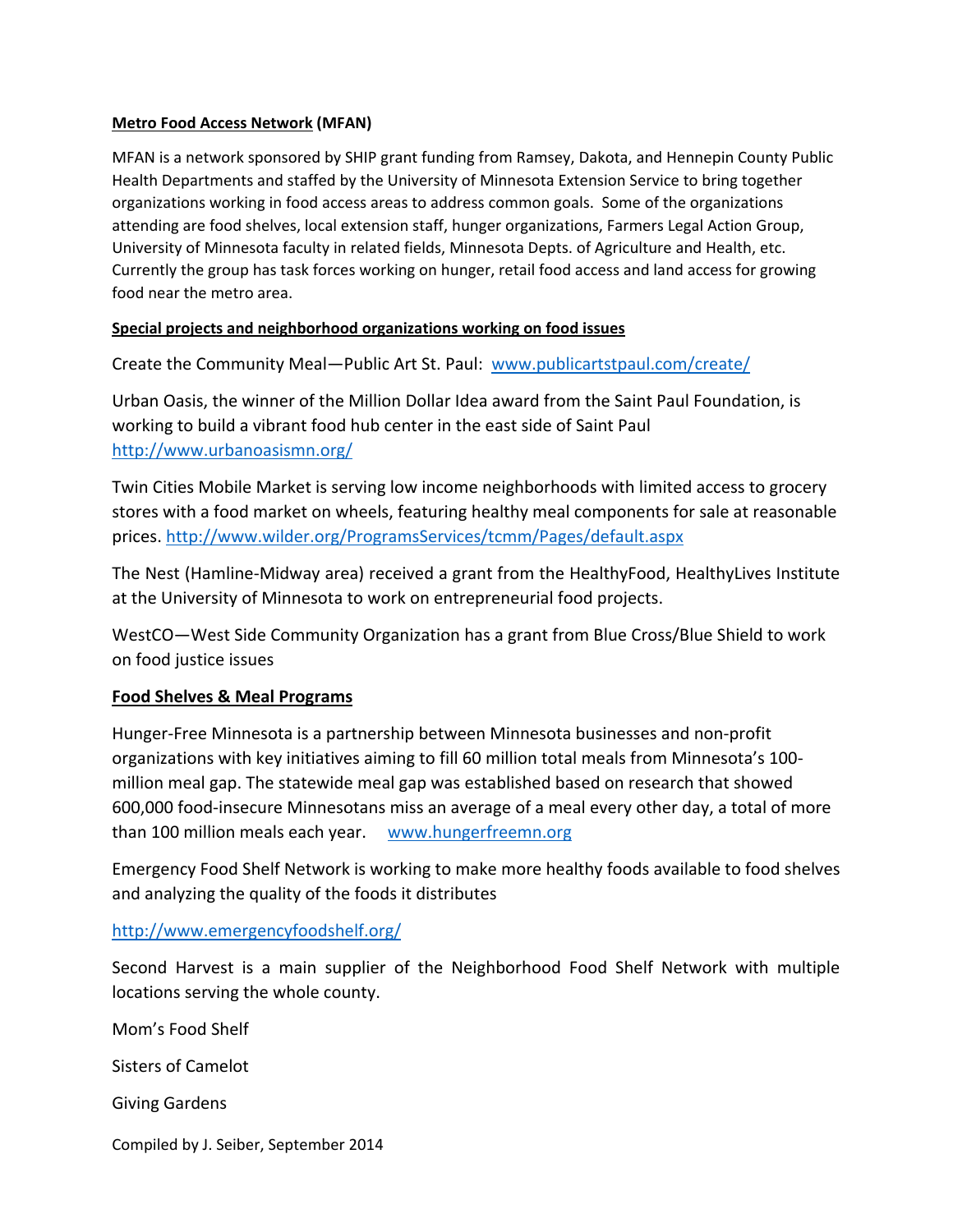Gleaning project, The Minnesota Food Project http://gardengleaning.org/

Ramsey County Healthy Meals Coalition is a group of shelters and meal programs building their capacity to serve healthier meals through new equipment, staff training and/or nutritional analysis of menus thus developing an effective, feasible and replicable model for nutritious, cost-effective and culturally relevant meals.

http://www.co.ramsey.mn.us/ph/ship/ship\_2012\_2013.htm

# **Community Gardens**

Saint Paul Parks and Recreation Department has an Arts & Gardens Coordinator. Under his direction, an inventory was prepared of all of the vacant land in the city showing the owner of the land for those seeking space to garden or farm.

Urban Farm and Garden Alliance: Six community gardens in two under-resourced neighborhoods collaborated and received a grant to improve the gardens. The Alliance is poised to educate, create, and engage the neighborhood in a new model for growing healthy food. https://www.facebook.com/gardenalliance

Gardening Matters is a nonprofit dedicated to promoting and preserving community gardening across the Twin Cities by connecting gardeners to each other and to the communities in which they reside http://www.gardeningmatters.org/

Frogtown Farm is a recently acquired 2.7 acre parcel of land for a public park and farm, of which 5.5 acres will be developed as an urban farm. It will be a hub for a healthy food system that fills gaps in food production, storage, manufacturing, and distribution in an area of Saint Paul with a high incidence of low income families. Rooted in values of social equity, justice, and interconnectedness, this urban farm will serve as a model for multi-cultural community and a catalyst for economic development, wealth creation, community pride and sustainability. http://frogtownfarm.org/

Farm-Faith Project of the Saint Paul Area Council of Churches works with churches with large properties to share use of the land with community gardens and urban farmers.

# **Farmers Markets**

Saint Paul Farmers' Market (SPFM), which is over 150 years old and operated by farmer members, holds markets at 19 sites over the week. http://www.stpaulfarmersmarket.com/ All of the food sold must be locally grown on land the farmer owns or rents and sold by the farmer, a family member, or a direct employee.

SPFM began accepting SNAP about 4 years ago and participates in Blue Cross/Blue Shield Market Bucks program, matching the first \$5 spent with SNAP on each day a recipient visits the market. SPFM has been accepting WIC fruit and vegetable vouchers for many years (a program of the Minnesota Department of Agriculture).

Many small neighborhood farmers' markets have been organized over the county.

Compiled by J. Seiber, September 2014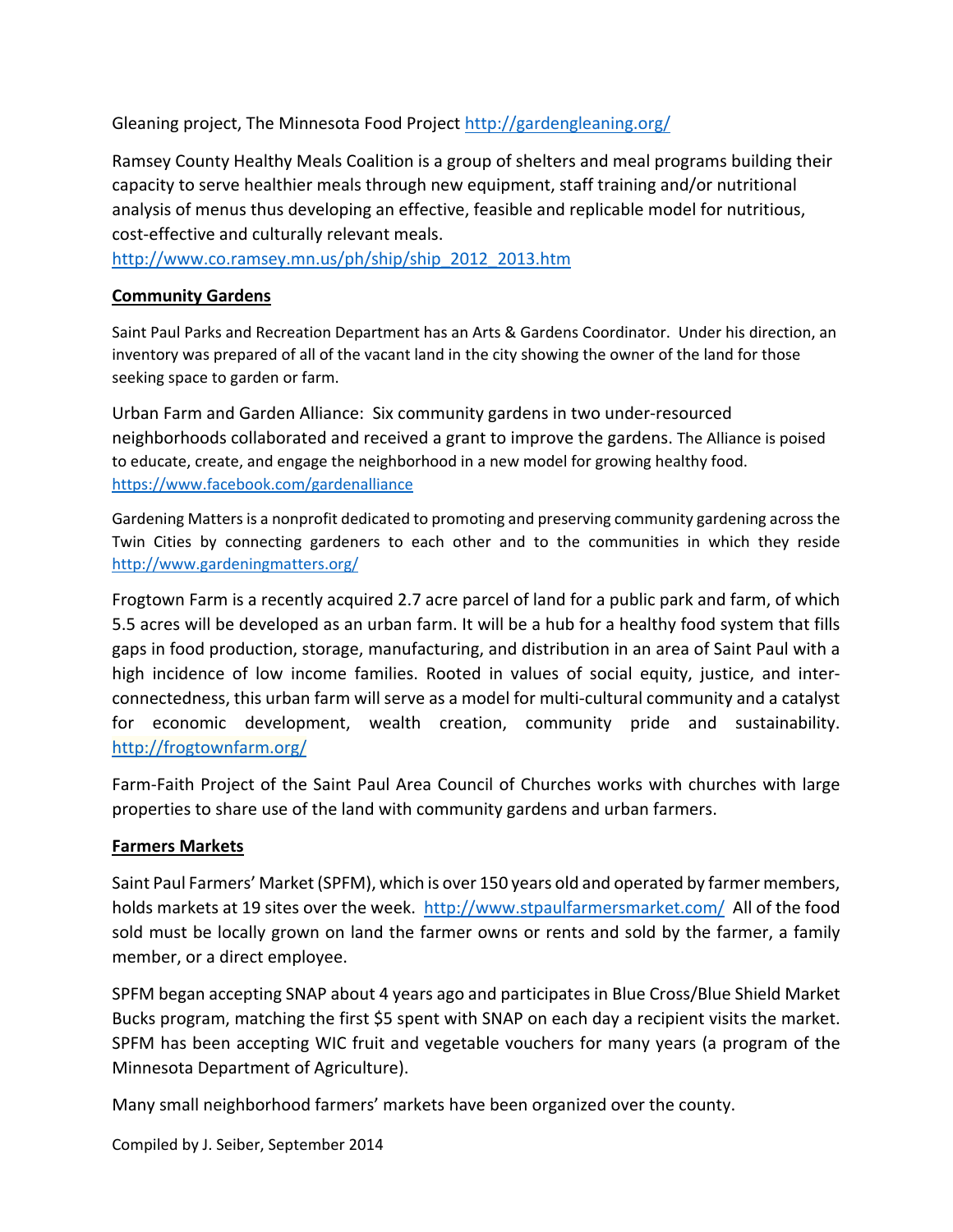# **Fruit and Vegetable Wholesalers**

Ramsey County is the home of several product distributors. These have notable programs:

H. Brooks and Company has been working with local sustainable growers for many years.

J & J Distributing has been willing to work with smaller retail outlets and is collaborating with the Community Table produce distribution project.

Co-op Partners Warehouse supplies organic produce to local food co-ops

# **Grocery Stores**

The Food Trust worked with a local Minnesota Grocery Access Task force beginning in 2012 and published a report "Stimulating Grocery Development in Minnesota." It recommended that the state should make available and aggressively market existing economic development program and other existing public incentives to grocery store operators, property owners and developers, financial lenders and other retailers selling healthy foods in underserved areas. The report also recommended that state and local governments should explicitly adopt access to healthy foods as a priority for the comprehensive development of communities. There were a total of 8 key recommendations. See the report:

http://www.healthyfoodaccess.org/resources/library/stimulating-grocery-development-inminnesota

A group of small business people and financial planners is working to have a law passed in the 2015 Minnesota Legislative Session that would legalize intrastate crowd-sourcing for Minnesota businesses as a means of financing for small businesses which could include small start-up grocery stores serving low income areas. Five states currently have such laws: WI, MI, KS, GA, ME. They would like to set up a community portal similar to the Community Exchange in the northwest states.

**Supermarkets** Many have been historically locally owned: Cub Foods; Lunds & Byerly's; Kowalski's Markets; SuperValu. More recently Super Target, Walmart, Costco, Sam's Club and Aldi's have entered the market.

**Corner Stores** A group associated with The Community Table, see below, is selling produce at a reasonable cost to neighborhood corner stores.

**Food Co-ops** The Twin Cities metro area has the highest rate of food co-ops in the country.

Mississippi Market—2 locations in Saint Paul with a third planned in an underserved area

Hampden Park Co-op